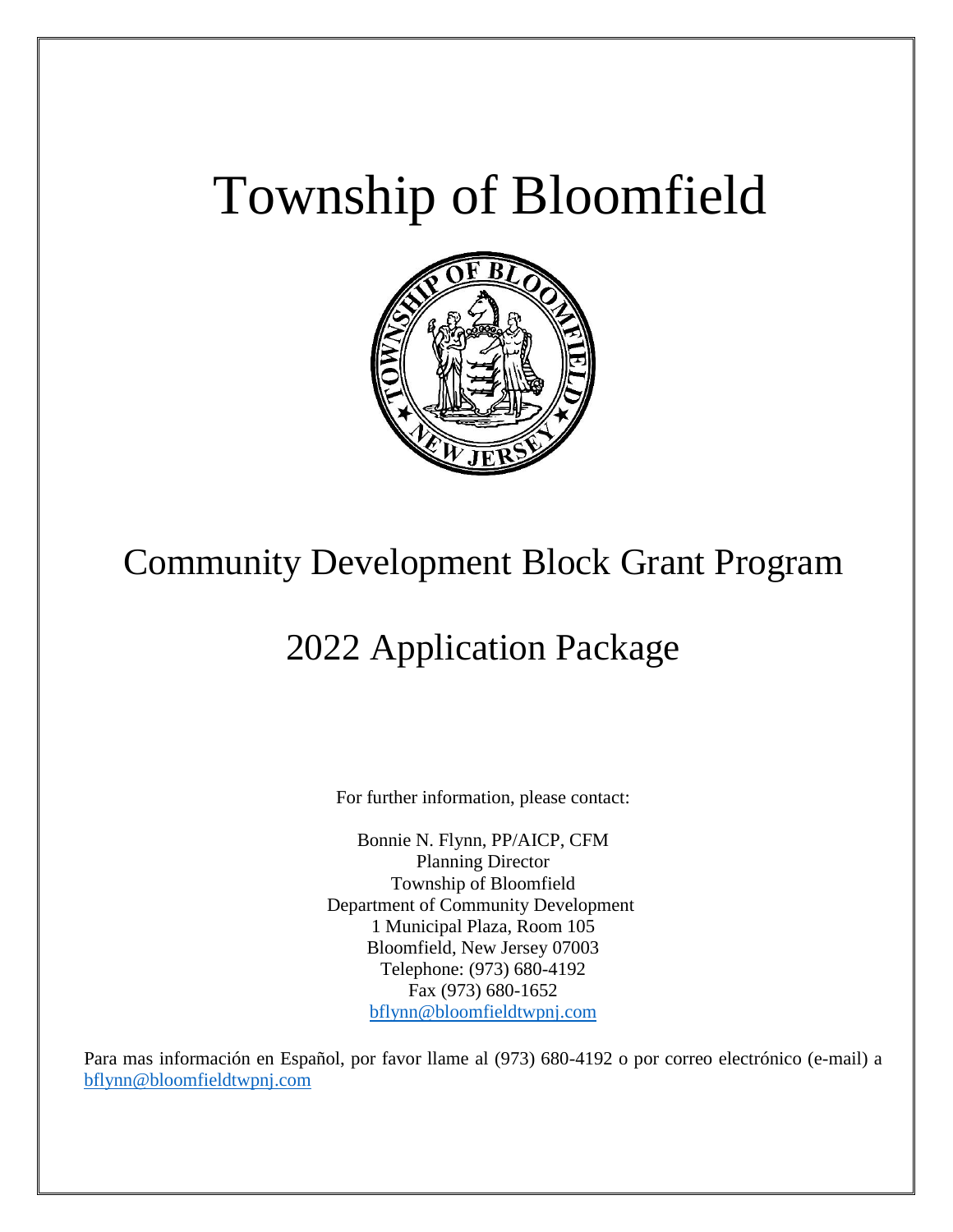#### **Township of Bloomfield Department of Community Development 2022 APPLICATION INSTRUCTIONS**

#### **GENERAL**:

Ī

- 1. All sections must be completed before the application will be accepted by the Department of Community Development.
- 2. A separate application is required for each project or activity.
- 3. All social service projects must adhere to income eligibility guidelines.
- 4. All infrastructure improvement projects must contain separate cost estimates for each area to be completed. For example, a neighborhood project consisting of the reconstruction of 10 streets can be submitted in one application; however, each street would be listed with its own qualifying data and cost estimate including engineering costs. This also includes water, sewer and sidewalk projects.
- 5. Remember to complete all sections and provide sufficient documentation to assure fair consideration of your application.
- 6. When appropriate, provide architect and/or engineering cost estimates. Applications for construction activities will not be reviewed without this information and will be rejected.
- 7. When appropriate, provide personnel job descriptions with detailed salary and wage information.
- 8. All applicants must provide an area map noting the location of the project and, if applicable, pictures of the site and area of renovations.
- 9. Project leveraging is an important aspect of utilizing CDBG funds. Please complete Section VII using actual or prospective funding.
- 10. Section VIII should include specific information that will be used to calculate Performance Measurements. Additionally, please be specific when completing these pages, as they will be used to formulate a scope of work for the project.
- 11. Be certain your application has been signed by the appropriate municipal or agency official.
- 12. All applications will be reviewed by the Community Development staff to determine eligibility. If additional information is required, you will be contacted by a representative.
- 13. Each applicant is required to provide a Data Universal Numbering System (DUNS) number. A DUNS number can be obtained from www.dnb.com or by calling 1-800-234-3867.
- 14. Each applicant is required to provide an Employer Identification Number (EIN) which is used to identify a business entity. You can apply for an EIN number online at www.irs.gov
- 15. Completed applications must be submitted no later than **12:00 noon, Friday, January 14, 2022 to:**

 **Bonnie N. Flynn Township of Bloomfield Department of Community Development 1 Municipal Plaza, Room 105 Bloomfield, NJ 07003**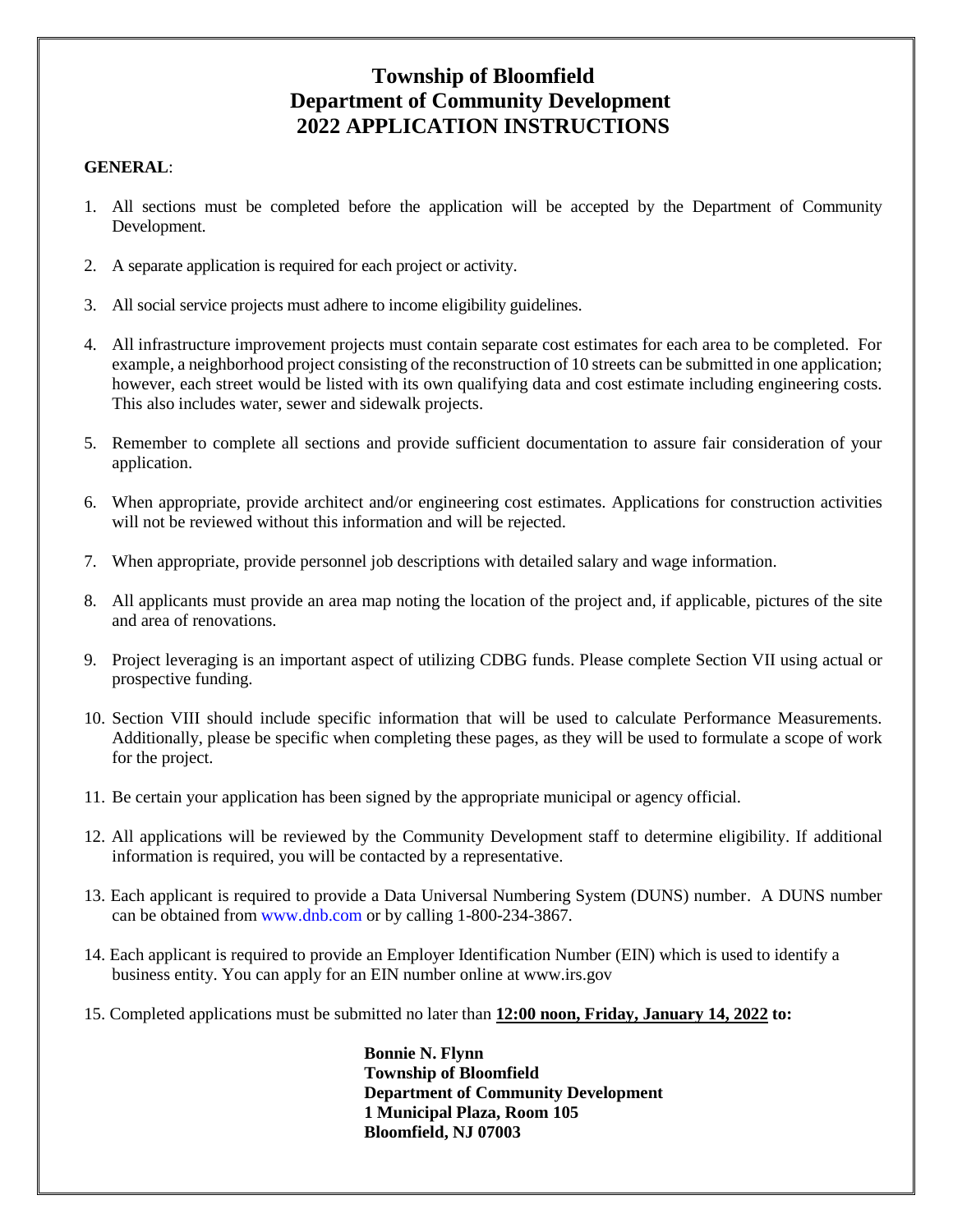Received:

### **TOWNSHIP OF BLOOMFIELD Department of Community Development**

# **Community Development Block Grant Application 2022**

| <b>SECTION I - APPLICANT</b> |            |              |                    |       |          |  |  |
|------------------------------|------------|--------------|--------------------|-------|----------|--|--|
| <b>Applicant Name</b>        |            |              | Funds Requested \$ |       |          |  |  |
| Director/President           |            |              |                    |       |          |  |  |
| Address                      |            |              |                    |       |          |  |  |
| City                         |            |              | <b>State</b>       |       | Zip Code |  |  |
| Telephone Number             | Fax Number |              |                    | Email |          |  |  |
| Project Name                 |            |              |                    |       |          |  |  |
| Project Address              |            |              |                    |       |          |  |  |
| City                         |            | <b>State</b> |                    |       | Zip Code |  |  |
| <b>Grants Contact Person</b> |            |              | Title              |       |          |  |  |
| Telephone Number             | Fax Number |              |                    | Email |          |  |  |
| DUNS#                        |            | EIN#         |                    |       |          |  |  |

| <b>SECTION II - CDBG ELIGIBILITY</b>                                                     |                                          |
|------------------------------------------------------------------------------------------|------------------------------------------|
| a. Activity Category (Check One)                                                         | <b>b.</b> National Objective (Check One) |
| Acquisition                                                                              | Benefit to Low/Mod Income Persons        |
| Public Facility (Parks, Senior Centers,<br>Fire Protection, Historic Preservation, etc.) | L/M Limited Clientele                    |
| Public Improvements (Water/Sanitary<br>Sewer, Streets, Curbs, etc.)                      | $L/M$ Housing                            |
| Public Service (Child Care, Counseling,<br>HIV Testing, etc.)                            | $L/M$ Jobs                               |
| <b>Barrier Free</b>                                                                      | Elimination of slums and blight          |
| Housing Rehabilitation                                                                   | <b>Urgent Need</b>                       |
| New Construction Housing                                                                 |                                          |
| <b>Historic Preservation</b>                                                             |                                          |
| Economic Development                                                                     |                                          |
| Planning Administration                                                                  |                                          |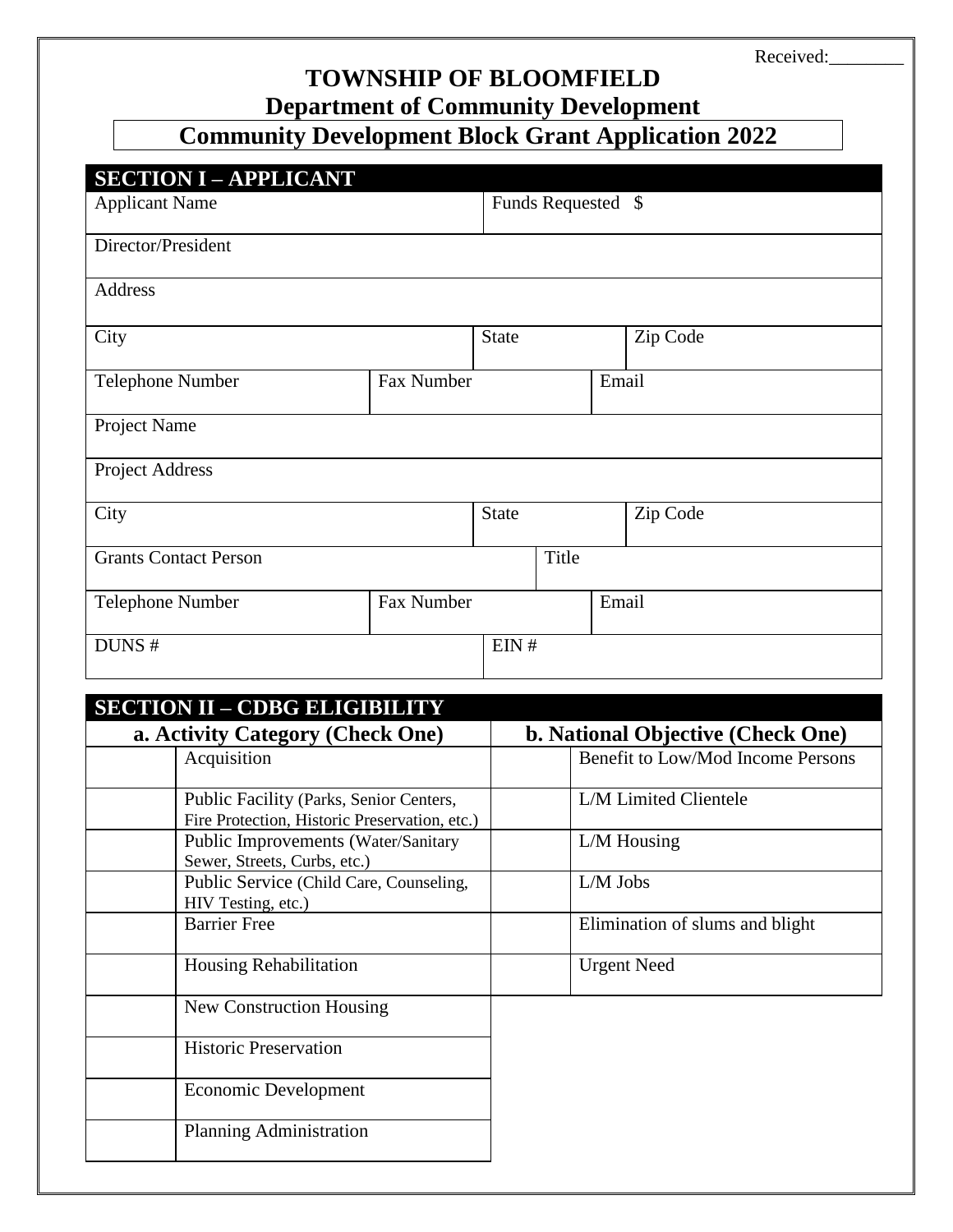## **SECTION III – PROJECT ELIGIBILITY**

Ī

| Indicate the total number of persons and households benefiting from the proposed project.                                                                                                 |                           |         |  |
|-------------------------------------------------------------------------------------------------------------------------------------------------------------------------------------------|---------------------------|---------|--|
| Households                                                                                                                                                                                |                           | Persons |  |
| Source of Data (Check one of the following)                                                                                                                                               |                           |         |  |
| 2010 US Census                                                                                                                                                                            | **Other<br>*Income Survey |         |  |
| Must be submitted prior to or with application.<br>$\ast$<br>$\mathcal{L}$ , and the set of $\mathcal{L}$ , and $\mathcal{L}$ , and $\mathcal{L}$ , and $\mathcal{L}$ , and $\mathcal{L}$ |                           |         |  |

*\*\* Senior Citizen/Handicapped, please report data to support application.*

| List Census Information: Area Served: * Please attach census map |                     |                 |  |  |  |  |
|------------------------------------------------------------------|---------------------|-----------------|--|--|--|--|
| <b>Census Tract</b>                                              | <b>Census Tract</b> | Low Mod Percent |  |  |  |  |
|                                                                  |                     |                 |  |  |  |  |
|                                                                  |                     |                 |  |  |  |  |
|                                                                  |                     |                 |  |  |  |  |
|                                                                  |                     |                 |  |  |  |  |
|                                                                  |                     |                 |  |  |  |  |
|                                                                  |                     |                 |  |  |  |  |
|                                                                  |                     |                 |  |  |  |  |
|                                                                  |                     |                 |  |  |  |  |
|                                                                  |                     |                 |  |  |  |  |
|                                                                  |                     |                 |  |  |  |  |

| Program Activity: Please Check One               |                                            |
|--------------------------------------------------|--------------------------------------------|
| Acquisition (01)                                 | Youth Services (05D)                       |
| Public Facilities & Improvements (03)            | <b>Transportation Services</b>             |
| Senior Centers (03A)                             | Battered & Abused Spouses                  |
| Handicapped Centers (03B)                        | <b>Tenant /Landlord Counseling</b>         |
| Homeless Facilities (03C)                        | <b>Child Care Services</b>                 |
| Youth Centers (03D)                              | <b>Health Services</b>                     |
| Neighborhood(03E)                                | <b>Mental Health Services</b>              |
| Park, Recreational Facilities (03F)              | ED Direct Financial Assistance for Profits |
| Parking Facilities (03G)                         | <b>ED Technical Assistance</b>             |
| Flood Drain Improvements (03I)                   | Micro Enterprise Assistance                |
| Water/Sewer Improvements (03J)                   | <b>Housing Activities</b>                  |
| Street Improvements (03K)                        | <b>Rental Housing Subsidies</b>            |
| Sidewalks(03L)                                   | <b>Security Deposits</b>                   |
| Child Care Centers (03M)                         | <b>Construction of Housing</b>             |
| Tree Planting (03N)                              | Direct Homeownership Assistance            |
| Fire Station Equipment (03O)                     | Rehab-Single-Unit Residential              |
| Health Facilities (03P)                          | Rehab-Multi-Unit Residential               |
| Operating Cost at Homeless/AIDS Patients Program |                                            |
| (O3T)                                            | Public Housing Modernization               |
| Public Services (05)                             | <b>Fair Housing Activities</b>             |
| Senior Services (05A)                            | Home Security Deposits                     |
| Handicapped Services (05B)                       | <b>HOME CHDO Operating Expenses</b>        |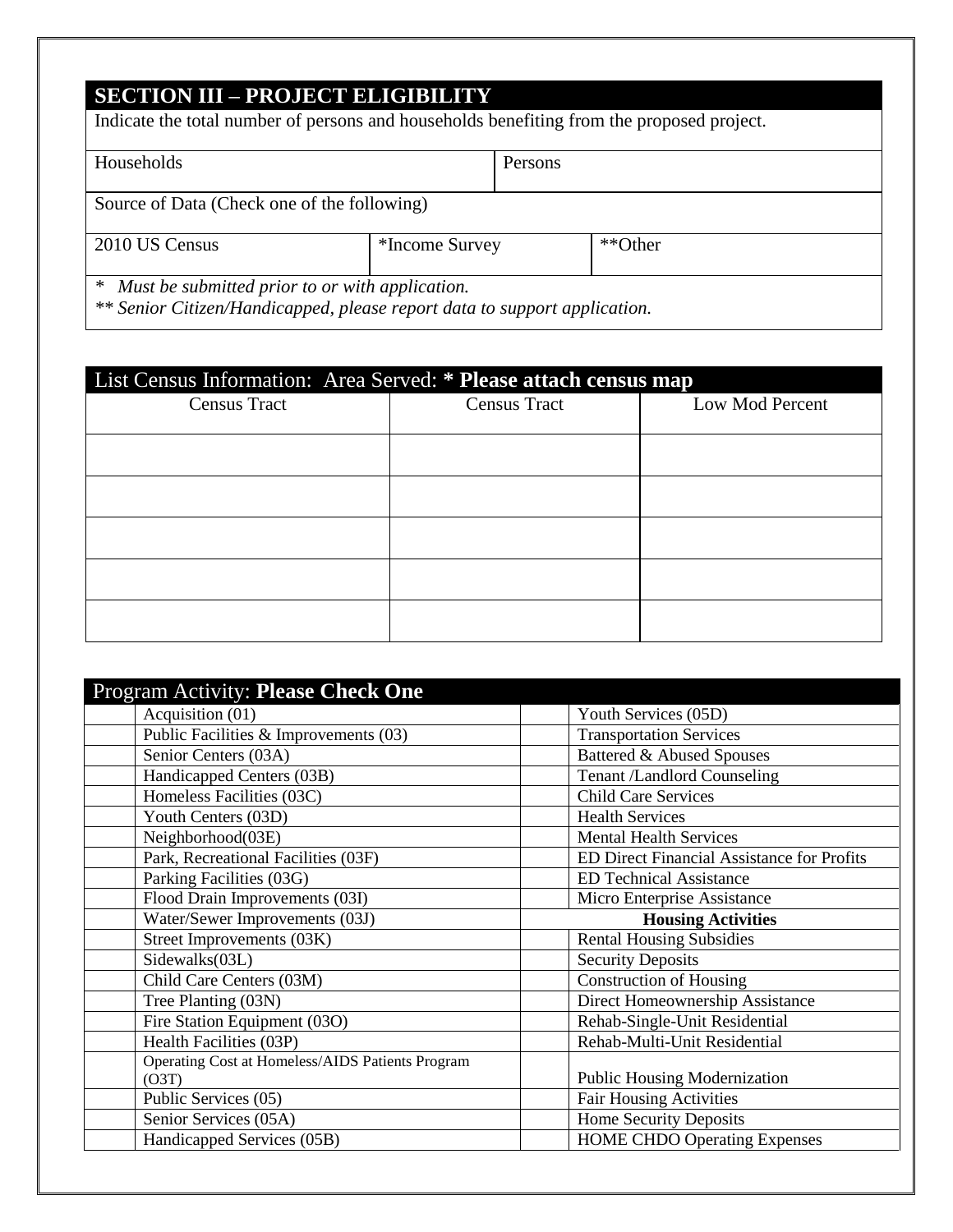#### Accomplishments: **Please check one and place the appropriate number in the Proposed Accomplishment column. The Actual Accomplishment column should be left blank**.

| Accomplishment Type      | Proposed Accomplishments | <b>Actual Accomplishments</b> |
|--------------------------|--------------------------|-------------------------------|
| People                   |                          |                               |
| Households               |                          |                               |
| <b>Businesses</b>        |                          |                               |
| Organizations            |                          |                               |
| <b>Housing Units</b>     |                          |                               |
| <b>Public Facilities</b> |                          |                               |
| Jobs                     |                          |                               |
| Other                    |                          |                               |

#### Narrative description of the Project: **\*Full detailed description; if necessary please attach a separate sheet.**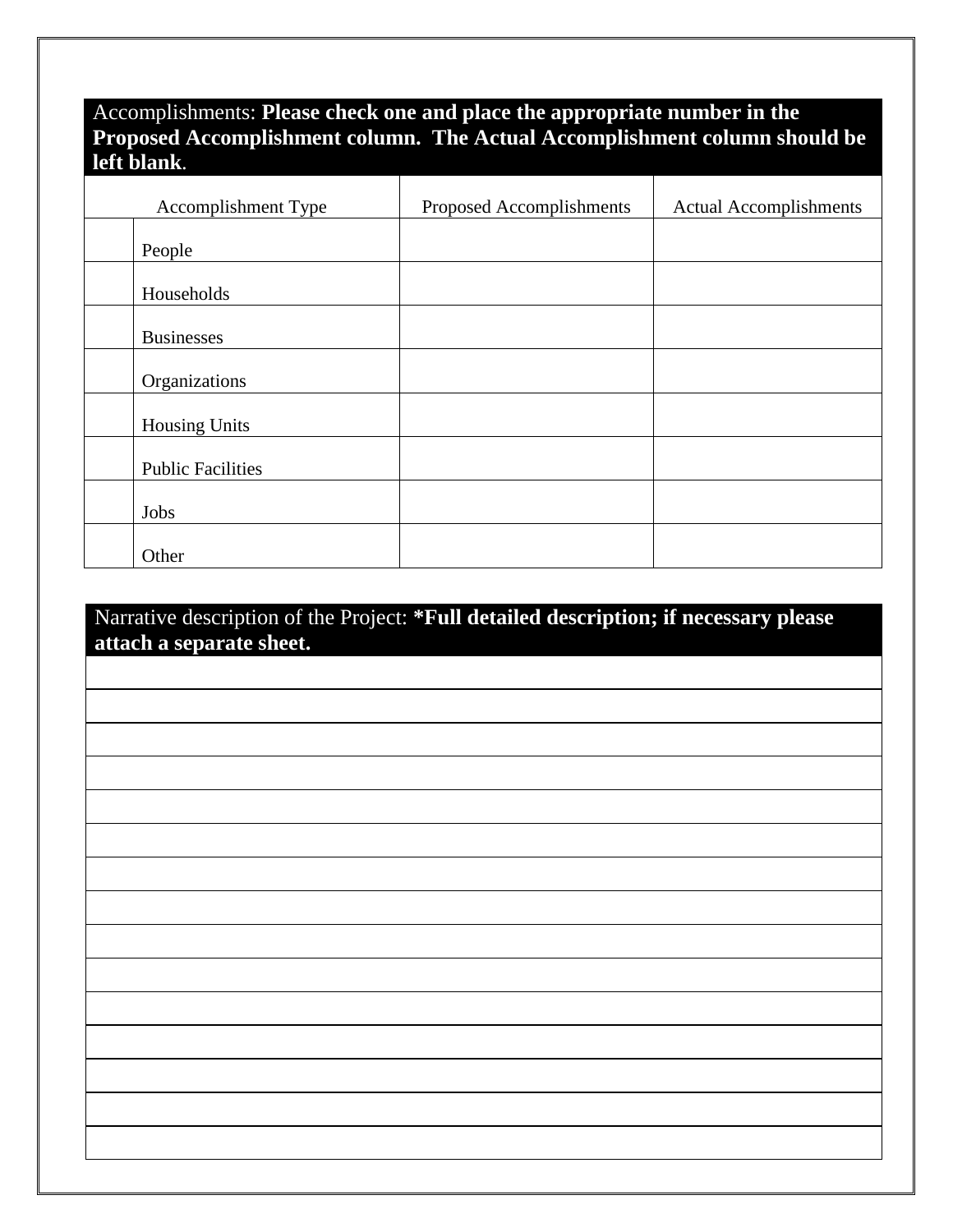# **SECTION IV - PUBLIC SERVICE**

Ī

Complete this section for public service projects only.

| 1. Briefly describe your present service and history of the organization (i.e., child care, etc.).<br>If necessary, please attach a separate sheet. |            |           |      |          |                |
|-----------------------------------------------------------------------------------------------------------------------------------------------------|------------|-----------|------|----------|----------------|
|                                                                                                                                                     |            |           |      |          |                |
|                                                                                                                                                     |            |           |      |          |                |
|                                                                                                                                                     |            |           |      |          |                |
|                                                                                                                                                     |            |           |      |          |                |
|                                                                                                                                                     |            |           |      |          |                |
|                                                                                                                                                     |            |           |      |          |                |
|                                                                                                                                                     |            |           |      |          |                |
| 2. Type of Service (Check One)                                                                                                                      | <b>New</b> | Continued |      | Increase |                |
| 3. Total number of persons currently served by facility/service                                                                                     |            |           | #    |          |                |
| 4. Number of persons to be served by this request                                                                                                   |            |           | #    |          |                |
| 5. Number of eligible persons on waiting list                                                                                                       |            |           | #    |          |                |
| 6. What percent of the requested funds are for the direct delivery of services?                                                                     |            |           | $\%$ |          |                |
| 7. If not 100%, provide the amount to be used for administrative costs                                                                              |            |           | \$   |          |                |
| 8. Have you applied to other funding sources and been denied?                                                                                       |            |           | Yes  |          | N <sub>o</sub> |
| (Check One)<br>If yes note the sources applied for and the reason for denial below.                                                                 |            |           |      |          |                |
| <b>Reasons for Denial:</b>                                                                                                                          |            |           |      |          |                |
|                                                                                                                                                     |            |           |      |          |                |
| 9. Document how all Community Development funds will be spent within the 12-month contract<br>period. If necessary, please attach a separate sheet. |            |           |      |          |                |
|                                                                                                                                                     |            |           |      |          |                |
|                                                                                                                                                     |            |           |      |          |                |
|                                                                                                                                                     |            |           |      |          |                |
|                                                                                                                                                     |            |           |      |          |                |
|                                                                                                                                                     |            |           |      |          |                |
|                                                                                                                                                     |            |           |      |          |                |
|                                                                                                                                                     |            |           |      |          |                |
| 10. Include a copy of your non-profit $501(c)$ (3) documentation, a listing of the members of your Board                                            |            |           |      |          |                |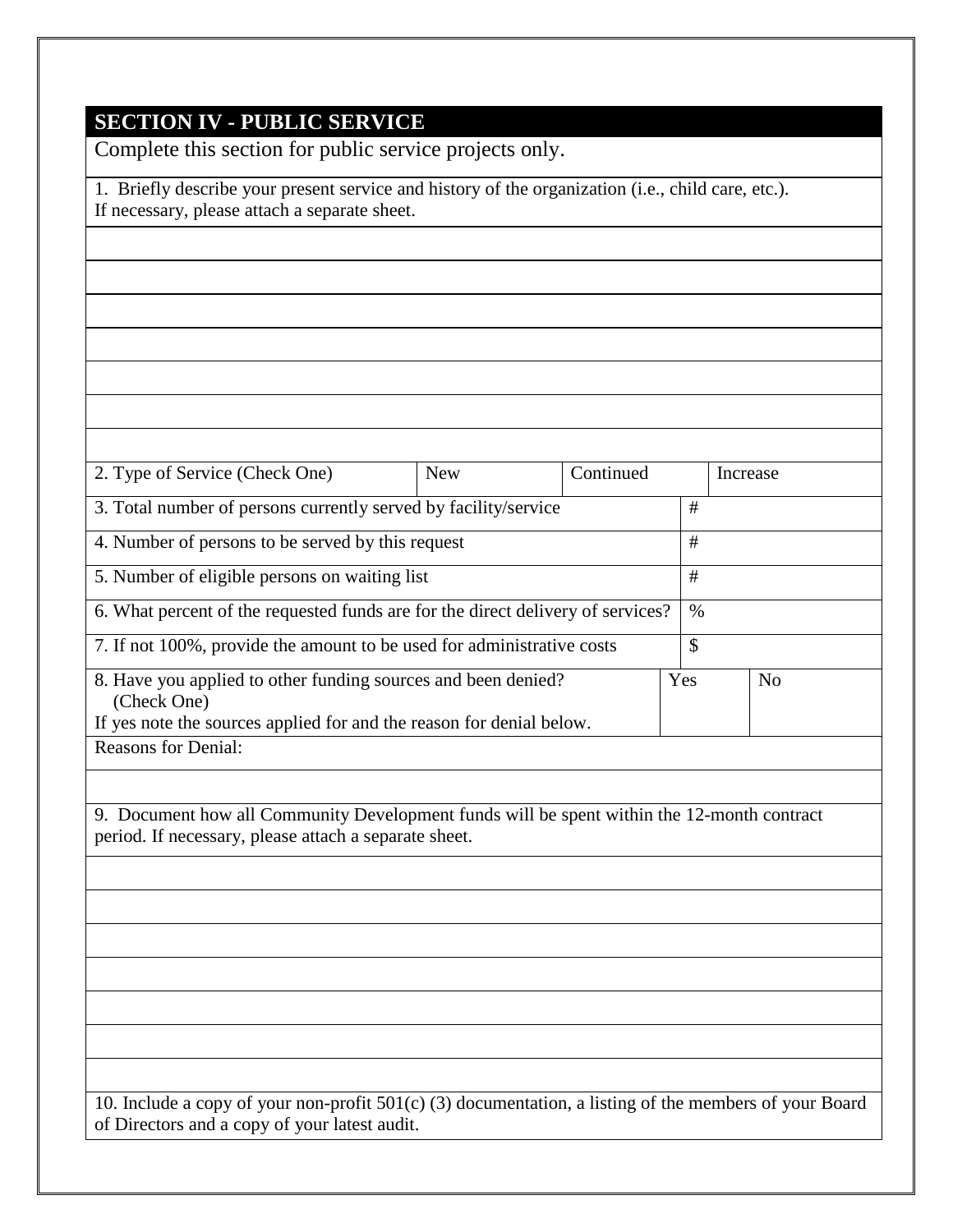| <b>SECTION V - PUBLIC FACILITY/IMPROVEMENTS</b><br>Complete this section for public facility/improvement projects only                                                                                              |       |                               |      |     |                |  |
|---------------------------------------------------------------------------------------------------------------------------------------------------------------------------------------------------------------------|-------|-------------------------------|------|-----|----------------|--|
| Site Information                                                                                                                                                                                                    |       |                               |      |     |                |  |
| 1. Site Control (check one)                                                                                                                                                                                         | Owned | Option to<br>buy              | Rent |     | *Lease         |  |
| *If there is a lease, please include copy of the lease                                                                                                                                                              |       |                               |      |     |                |  |
| 2. Description of Project (list specific improvements proposed in 1 or 2 sentences.                                                                                                                                 |       |                               |      |     |                |  |
|                                                                                                                                                                                                                     |       |                               |      |     |                |  |
| 3. Describe the area that will be served by this activity (i.e., boundaries, census tracts, block groups, address)                                                                                                  |       |                               |      |     |                |  |
|                                                                                                                                                                                                                     |       |                               |      |     |                |  |
|                                                                                                                                                                                                                     |       |                               |      |     |                |  |
| 4. Is this project located in a primarily residential area? (Check One)                                                                                                                                             |       |                               |      | Yes | N <sub>0</sub> |  |
| 5. Will the project have a significant impact on the environment (Check One)                                                                                                                                        |       |                               |      | Yes | N <sub>0</sub> |  |
| If yes, please explain.                                                                                                                                                                                             |       |                               |      |     |                |  |
| 6. Describe the impact of the project on the Community.                                                                                                                                                             |       |                               |      |     |                |  |
|                                                                                                                                                                                                                     |       |                               |      |     |                |  |
| 7. Supply appropriate documentation to support the degree of need. Examples of documentation may include<br>planning and/or engineering studies, letters from Sate or other public agencies and newspaper articles. |       |                               |      |     |                |  |
|                                                                                                                                                                                                                     |       |                               |      |     |                |  |
| 8. Do the improvements require approval by the municipal planning board or zoning board?                                                                                                                            |       |                               |      |     |                |  |
| Please check one. If Yes, please explain.                                                                                                                                                                           |       |                               |      | Yes | N <sub>o</sub> |  |
|                                                                                                                                                                                                                     |       |                               |      |     |                |  |
|                                                                                                                                                                                                                     |       |                               |      |     |                |  |
| 9. Project how all funds will be spent within the 12-month contract period.                                                                                                                                         |       |                               |      |     |                |  |
| Plans and Specs Date:                                                                                                                                                                                               |       | <b>Estimated Start Date:</b>  |      |     |                |  |
| <b>Estimated Bid Date:</b>                                                                                                                                                                                          |       | <b>Estimated Finish Date:</b> |      |     |                |  |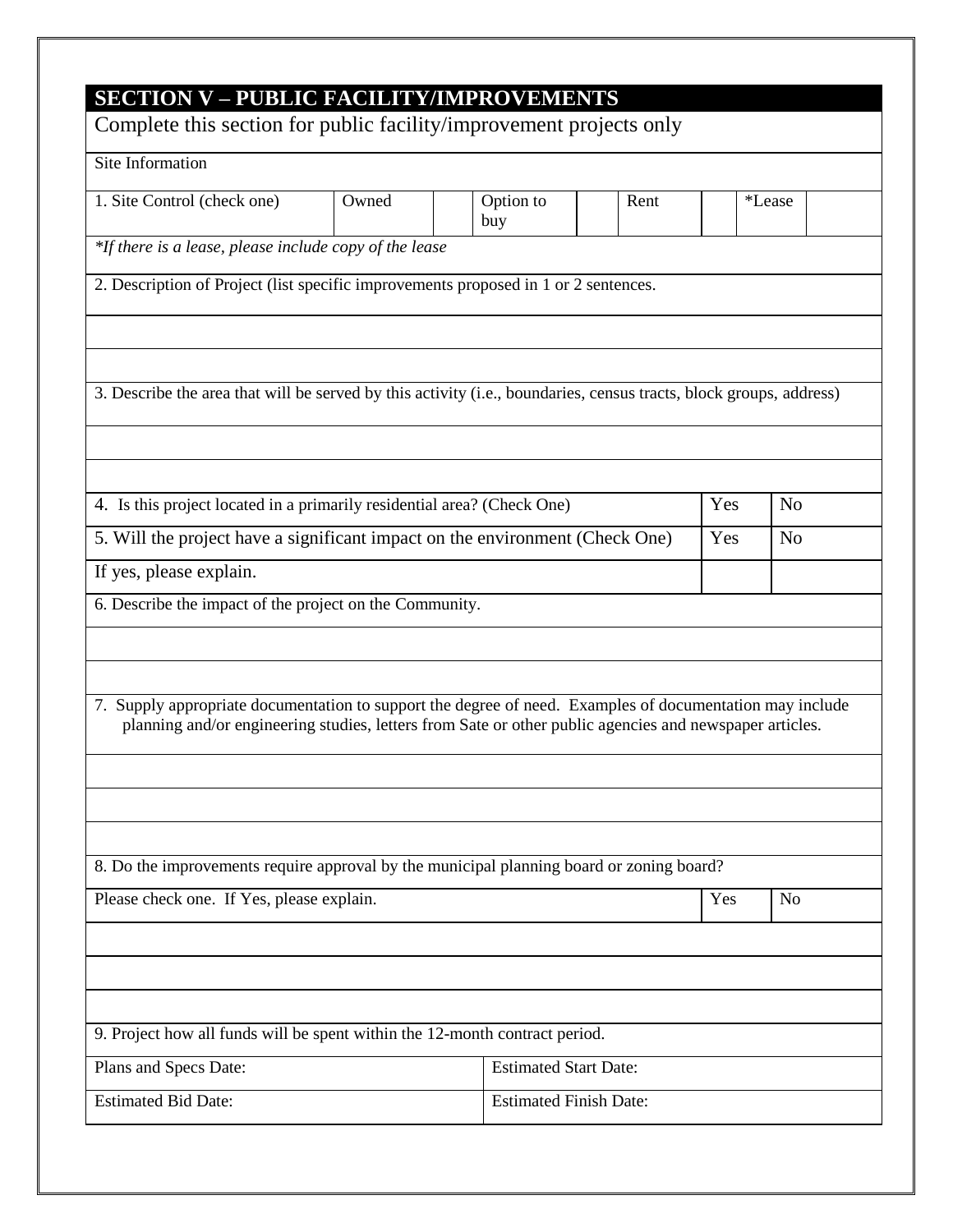### **SECTION VI – HOUSING**

| Complete this section for housing projects only.                                                                                                   |   |       |      |           |          |      |                |  |
|----------------------------------------------------------------------------------------------------------------------------------------------------|---|-------|------|-----------|----------|------|----------------|--|
| 1. Describe the entire project and specifically detail the use of the requested funds (i.e., acquisition and site                                  |   |       |      |           |          |      |                |  |
| improvements for 20 units of elderly housing, the rehabilitation of 20 units of substandard housing, etc.)                                         |   |       |      |           |          |      |                |  |
|                                                                                                                                                    |   |       |      |           |          |      |                |  |
|                                                                                                                                                    |   |       |      |           |          |      |                |  |
|                                                                                                                                                    |   |       |      |           |          |      |                |  |
| 2. What is the documented need for this project? (i.e., COAH obligation, waiting lists, surveys)                                                   |   |       |      |           |          |      |                |  |
|                                                                                                                                                    |   |       |      |           |          |      |                |  |
|                                                                                                                                                    |   |       |      |           |          |      |                |  |
|                                                                                                                                                    |   |       |      |           |          |      |                |  |
|                                                                                                                                                    |   |       |      |           |          |      |                |  |
| 3. For acquisition, site improvements, and/or demolition describe the site (i.e., vacant, wooded, wetlands,<br>structures, etc.) and neighborhood. |   |       |      |           |          |      |                |  |
|                                                                                                                                                    |   |       |      |           |          |      |                |  |
|                                                                                                                                                    |   |       |      |           |          |      |                |  |
|                                                                                                                                                    |   |       |      |           |          |      |                |  |
|                                                                                                                                                    |   |       |      |           |          |      |                |  |
| 4. Will the project require relocation? (Check One)                                                                                                |   |       |      |           |          | Yes  | N <sub>o</sub> |  |
| 5. Site Information (Not applicable for housing rehabilitation)                                                                                    |   |       |      |           |          |      |                |  |
| a. Block                                                                                                                                           | # | Lot   | $\#$ |           | Lot Size |      |                |  |
| b. Site Control:                                                                                                                                   |   | Owned |      | Option to |          | Rent | Lease          |  |
| (Check One)                                                                                                                                        |   |       |      | Buy       |          |      |                |  |
| c. Is the approval of the municipal planning/zoning board required?                                                                                |   |       |      |           |          | Yes  | N <sub>o</sub> |  |
| d. Are other approvals (State, County, etc.) necessary?                                                                                            |   |       |      |           |          | Yes  | N <sub>o</sub> |  |
| 6. Describe the status of architectural and engineering plans (not applicable for housing rehabilitation).                                         |   |       |      |           |          |      |                |  |
|                                                                                                                                                    |   |       |      |           |          |      |                |  |
|                                                                                                                                                    |   |       |      |           |          |      |                |  |
|                                                                                                                                                    |   |       |      |           |          |      |                |  |
| 7. Document how all Community Development funds will be spent within the 12-month contract period.                                                 |   |       |      |           |          |      |                |  |
|                                                                                                                                                    |   |       |      |           |          |      |                |  |
|                                                                                                                                                    |   |       |      |           |          |      |                |  |
|                                                                                                                                                    |   |       |      |           |          |      |                |  |
| 8. Will this project have a significant impact on the environment? (Check                                                                          |   |       |      |           |          | Yes  | N <sub>o</sub> |  |
| One)                                                                                                                                               |   |       |      |           |          |      |                |  |
| If yes, please explain                                                                                                                             |   |       |      |           |          |      |                |  |
|                                                                                                                                                    |   |       |      |           |          |      |                |  |
|                                                                                                                                                    |   |       |      |           |          |      |                |  |
|                                                                                                                                                    |   |       |      |           |          |      |                |  |
|                                                                                                                                                    |   |       |      |           |          |      |                |  |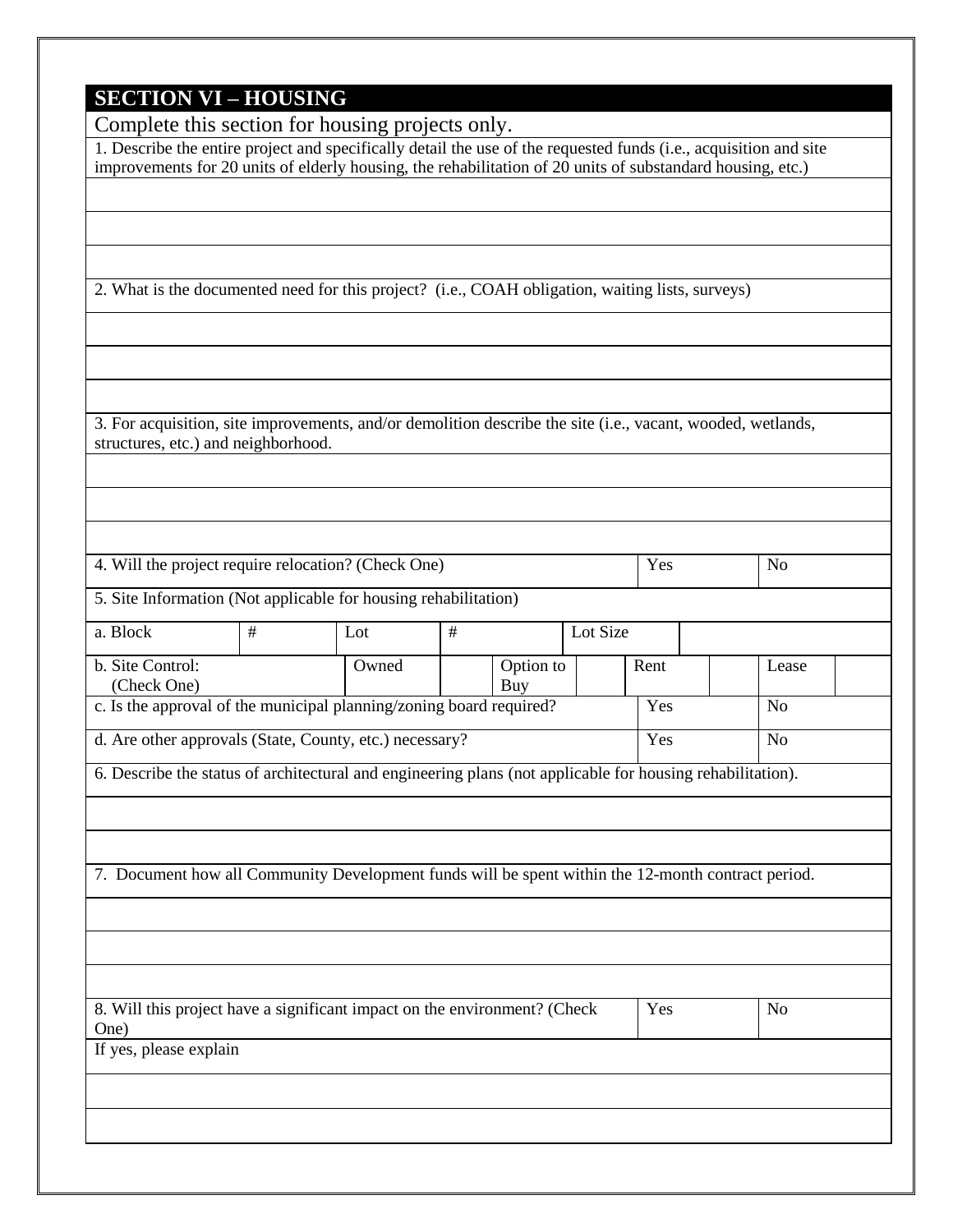| <b>SECTION VII - BUDGET INFORMATION</b>               |                    |                                                                                                                   |
|-------------------------------------------------------|--------------------|-------------------------------------------------------------------------------------------------------------------|
| <b>Total Cost of Project</b>                          |                    | $\$\,$                                                                                                            |
| <b>Grant Requested</b>                                |                    | $\$\,$                                                                                                            |
| Percentage of Total Project                           |                    | $\%$                                                                                                              |
| Total of Other Funding                                |                    | $\mathcal{S}$                                                                                                     |
| expense, engineering, consulting, project costs etc.) |                    | Please use the space below to provide specific details of how the funding will be utilized. (i.e., Salary, office |
| <b>Unit Price</b>                                     | Description        |                                                                                                                   |
| \$                                                    |                    |                                                                                                                   |
| \$                                                    |                    |                                                                                                                   |
| \$                                                    |                    |                                                                                                                   |
| \$                                                    |                    |                                                                                                                   |
| \$                                                    |                    |                                                                                                                   |
| \$                                                    |                    |                                                                                                                   |
| \$                                                    |                    |                                                                                                                   |
| \$                                                    |                    |                                                                                                                   |
| \$                                                    |                    |                                                                                                                   |
| \$                                                    |                    |                                                                                                                   |
| \$                                                    |                    |                                                                                                                   |
| \$                                                    |                    |                                                                                                                   |
| \$                                                    |                    |                                                                                                                   |
| \$                                                    |                    |                                                                                                                   |
| \$                                                    |                    |                                                                                                                   |
| \$                                                    |                    |                                                                                                                   |
| \$                                                    |                    |                                                                                                                   |
| \$                                                    |                    |                                                                                                                   |
| \$                                                    |                    |                                                                                                                   |
| \$                                                    | TOTAL PROJECT COST |                                                                                                                   |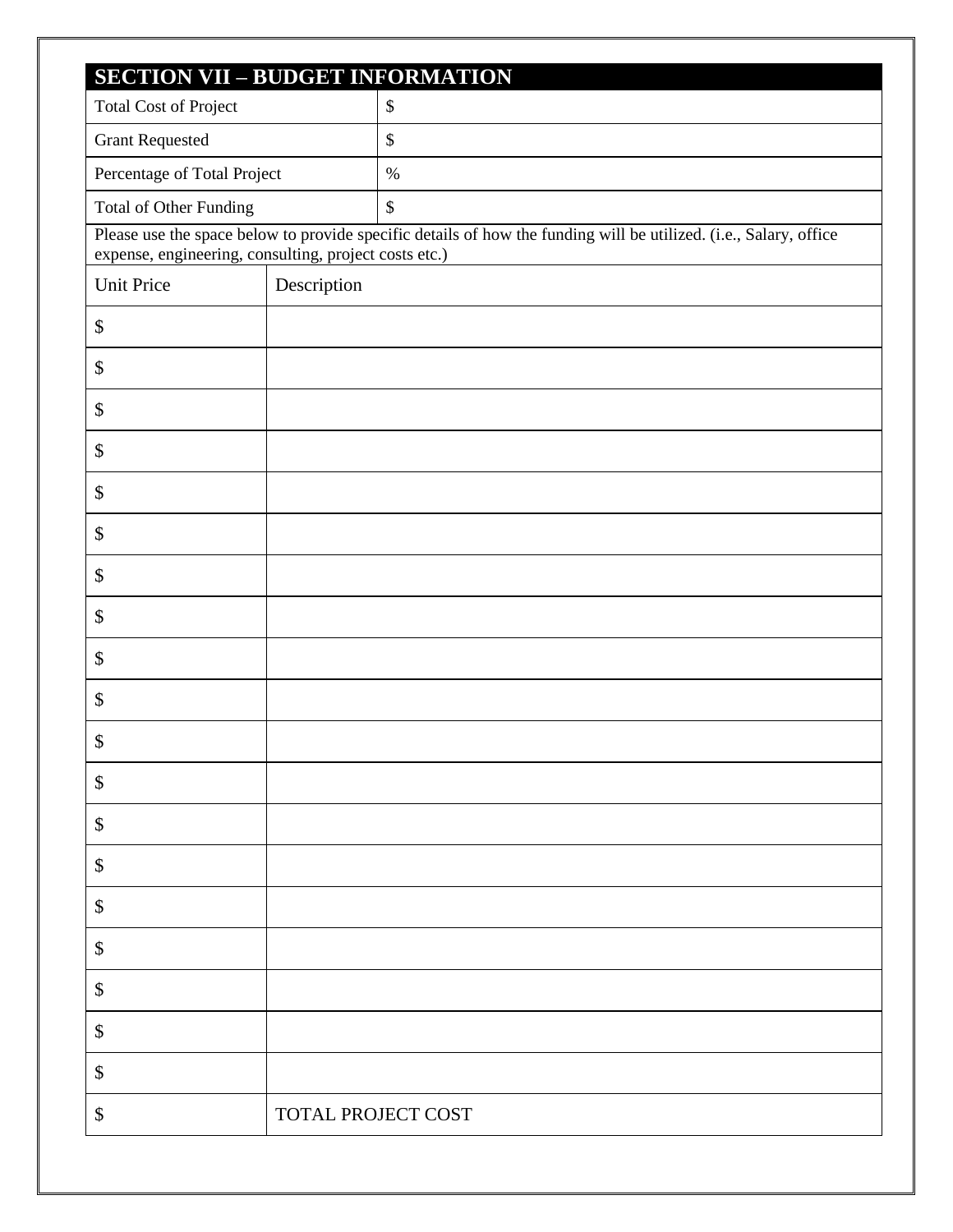#### **SECTION VIII – PERFORMANCE MEASUREMENT**

| 1. Objective of the Project - Identify one objective that will be addressed by the activity proposed<br>in this application. When selecting an objective, ask what the purpose of the activity is and what |
|------------------------------------------------------------------------------------------------------------------------------------------------------------------------------------------------------------|
| is the larger community need that you are seeking to address?                                                                                                                                              |
| Suitable Living Environment – This objective relates to activities that are designed to                                                                                                                    |
| benefit communities, families or individuals by addressing issues in their living                                                                                                                          |
| environment.                                                                                                                                                                                               |
| Decent Affordable Housing – This objective focuses on housing programs where the                                                                                                                           |
| purpose of the program is to meet individual, family or community needs and not                                                                                                                            |
| programs where housing is an element of a larger effort.                                                                                                                                                   |
| Creating Economic Opportunities – This objective applies to the types of activities<br>related to economic commercial revitalization or job creation.                                                      |

**2. Expected Outcome of the Project – Identify one outcome category that best reflects what you are seeking to achieve (the results) in funding a particular activity. When selecting an outcome ask what type of change or result you are seeking.**

| Availability/Accessibility – This outcome category applies to activities that make<br>services, infrastructure, housing or shelter available or accessible to low- and moderate-<br>income people, including persons with disabilities. In this category, accessibility does<br>not refer only to physical barriers, but also to making the affordable basics of daily living<br>available and accessible to low- and moderate-income people.    |
|--------------------------------------------------------------------------------------------------------------------------------------------------------------------------------------------------------------------------------------------------------------------------------------------------------------------------------------------------------------------------------------------------------------------------------------------------|
| Affordability – This outcome category applies to activities that provide affordability in a<br>variety of ways in the lives of low- and moderate-income people. It can include the<br>creation of maintenances of affordable housing, basic infrastructure hook-ups or services<br>such as transportation or day care.                                                                                                                           |
| Sustainability: Promoting Livable or Viable Communities – This outcome applies to<br>projects where the activity or activities are aimed at improving communities or<br>neighborhoods, helping to make them livable or viable by providing benefit to persons of<br>low- and moderate-income people or by removing or eliminating slums or blighted areas,<br>through multiple activities or services that sustain communities or neighborhoods. |

**3. Please describe how the proposed project fits the needs of the population to be served, how the target population's needs are assessed and the performance measures to be used to evaluate the success of the proposed project. If necessary, attach a separate sheet.**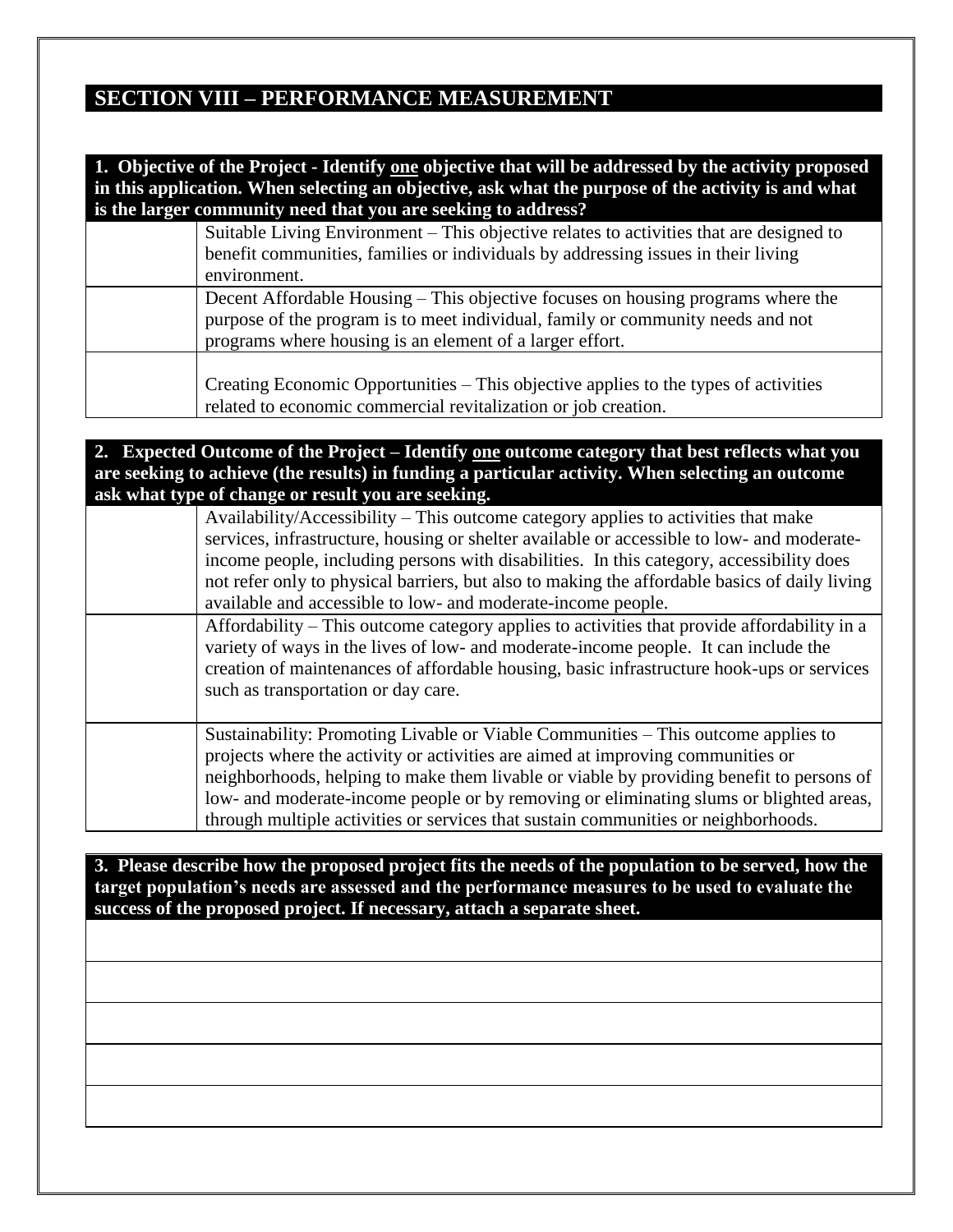|                                                                                                                                                               | Yes | N <sub>0</sub> |
|---------------------------------------------------------------------------------------------------------------------------------------------------------------|-----|----------------|
|                                                                                                                                                               |     |                |
| Is the project located in a flood plain or area of a special hazard?                                                                                          |     |                |
| If yes, does the municipality/agency/company participate in the National Flood                                                                                |     |                |
| Insurance Program or have private flood insurance? (Please attach documentation)                                                                              |     |                |
|                                                                                                                                                               |     |                |
| Will project have any groundwater impacts?                                                                                                                    |     |                |
| Is the project contingent upon other federal, state or local governmental requirements?                                                                       |     |                |
| i.e. approvals, grant matching or others. If yes, identify below.                                                                                             |     |                |
| Will the project require a permit relating to Stream Encroachment?                                                                                            |     |                |
|                                                                                                                                                               |     |                |
| Will the project require a permit relating to Wetlands?                                                                                                       |     |                |
|                                                                                                                                                               |     |                |
| Will the project require a permit relating to                                                                                                                 |     |                |
|                                                                                                                                                               |     |                |
| Will activity impact a historical or archeological structure or site?<br>Are there any other known impediments to the project? If yes, please identify below: |     |                |

| <b>OFFICE USE ONLY</b> |  |
|------------------------|--|
| A. HUD Matrix Code:    |  |
| B. HUD Project Title:  |  |
| C. Federal Regulation: |  |
| D. National Objective: |  |
| E. Objective Citation: |  |

#### **SECTION X – CERTIFICATION**

I hereby certify that the within application and all required attached documents are accurate to the best of my knowledge.

SIGNATURE: DATED:

NAME

**TITLE** 

Ī

**Please submit one (1) original and one (1) copy of your application to: Bonnie N. Flynn Township of Bloomfield Department of Community Development 1 Municipal Plaza, Room 105 Bloomfield, New Jersey 07003**

#### **DUE DATE - FRIDAY, JANUARY 14, 2022 BY NOON**

**If you have any questions, please contact the Community Development Dept. at (973) 680-4192**